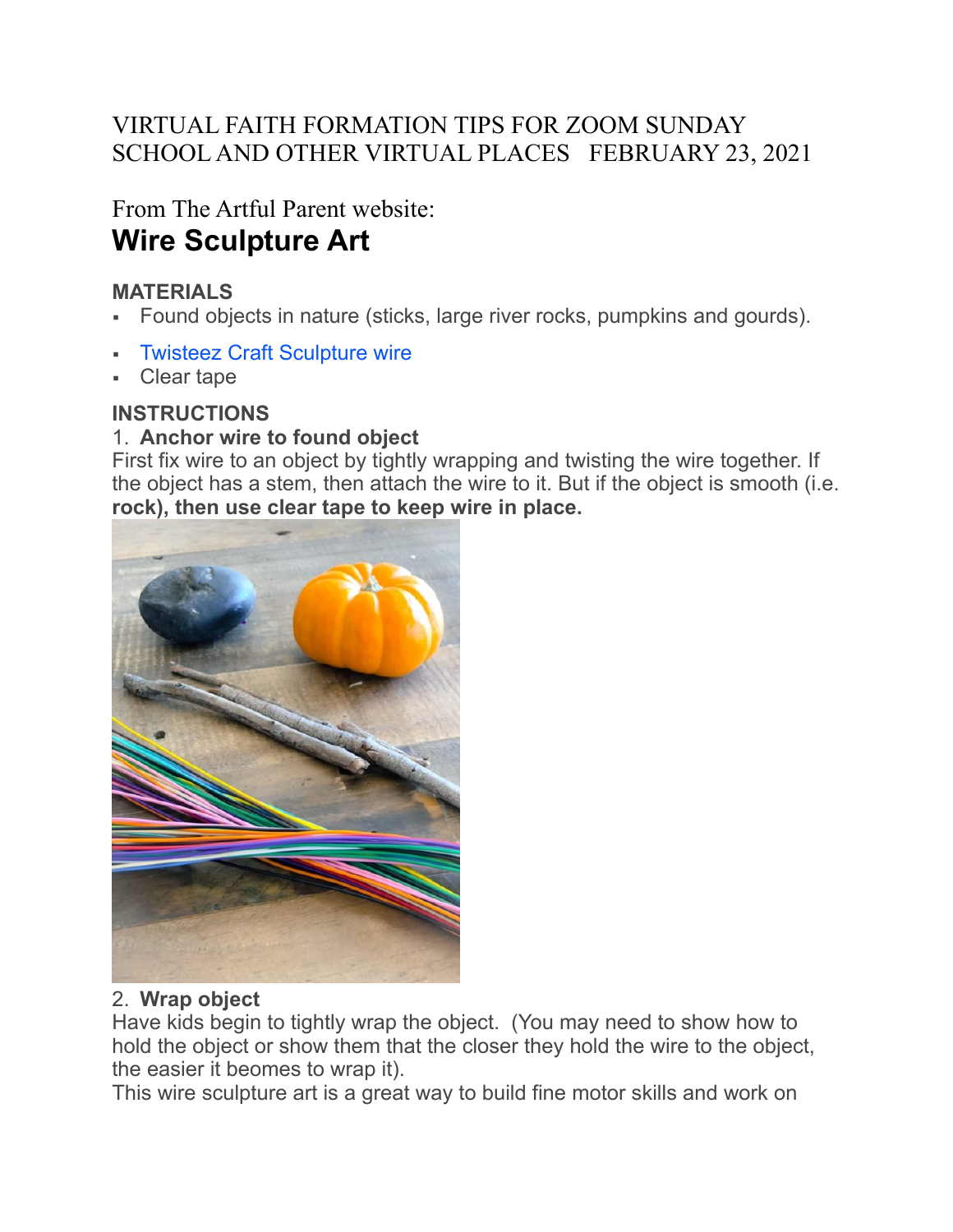it. (If the wire runs out, simply twist more together to create one long strand).



### 3. **Tie off wire ends**

I find some kids will use the whole package of wires and others might only use a few wires. When your child is ready, simply twist the end of the wire to other wire that is already attached. If the wires are loose at all then be sure to tape them together

### 4. **Assemble!**

If your kids really enjoy making these objects then experiment with assembling multiple 3D shapes together.